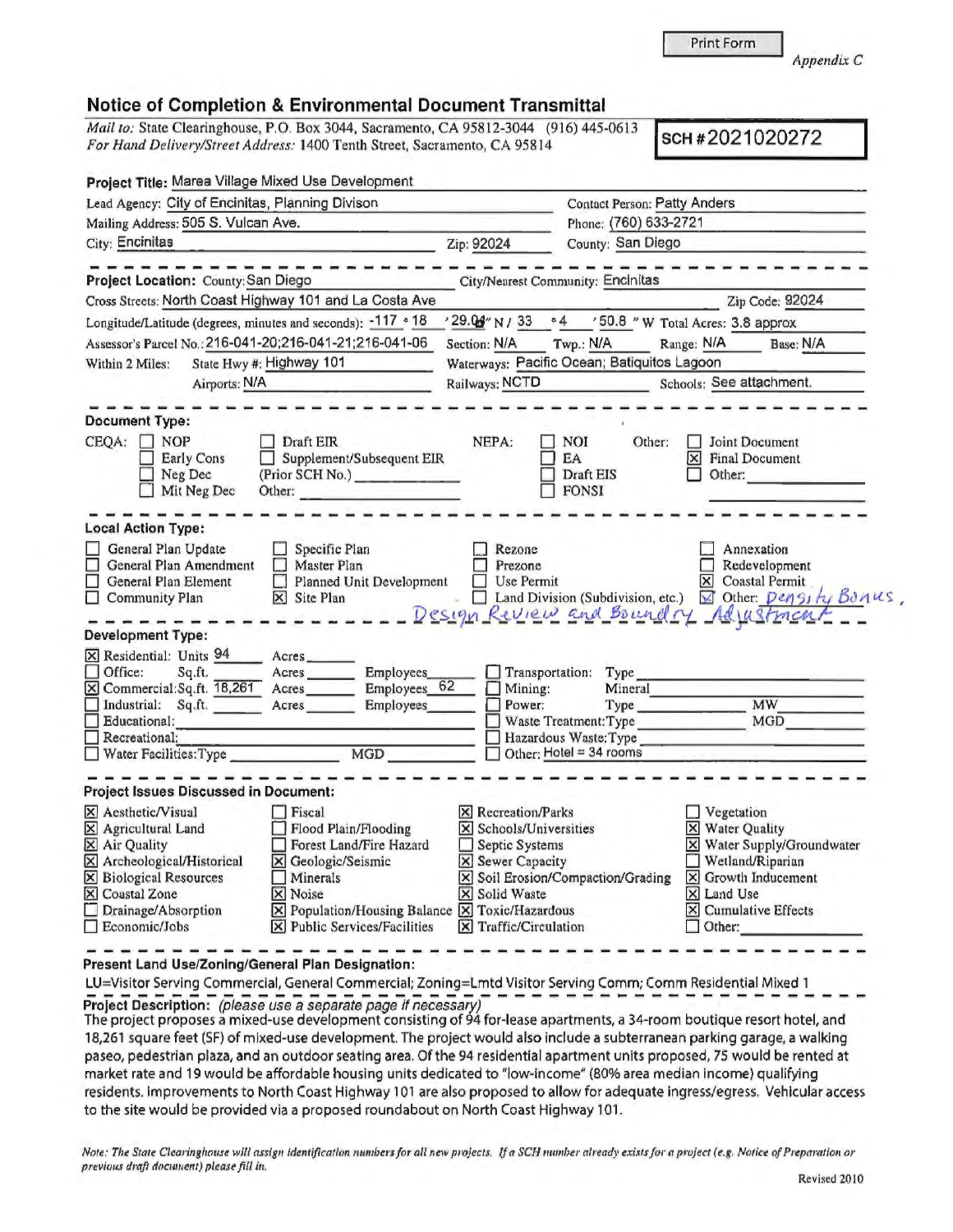## **Reviewing Agencies Checklist**

| If you have already sent your document to the agency please denote that with an "S".                    |                                                     |  |  |
|---------------------------------------------------------------------------------------------------------|-----------------------------------------------------|--|--|
| Air Resources Board                                                                                     | Office of Historic Preservation                     |  |  |
| Boating & Waterways, Department of                                                                      | Office of Public School Construction                |  |  |
| California Emergency Management Agency                                                                  | Parks & Recreation, Department of                   |  |  |
| California Highway Patrol<br>$\overline{X}$                                                             | Pesticide Regulation, Department of                 |  |  |
| Caltrans District #11                                                                                   | <b>Public Utilities Commission</b>                  |  |  |
| Caltrans Division of Aeronautics                                                                        | $\sim$ Regional WQCB #                              |  |  |
| $\mathcal{L}_{\text{max}}$<br><b>Caltrans Planning</b>                                                  | Resources Agency                                    |  |  |
| $\overline{\phantom{0}}$<br>Central Valley Flood Protection Board                                       | Resources Reeycling and Recovery, Department of     |  |  |
| $\mathcal{L}^{\text{max}}$<br>Coachella Valley Mtns. Conservancy                                        | S.F. Bay Conservation & Development Comm.           |  |  |
| $\mathcal{L}^{\text{max}}$<br>Coastal Commission                                                        | San Gabriel & Lower L.A. Rivers & Mtns. Conservancy |  |  |
| $\overline{\phantom{a}}$<br>Colorado River Board                                                        | San Joaquin River Conservancy                       |  |  |
| $\mathcal{L}^{\text{max}}$<br>Conservation, Department of                                               | Santa Monica Mtns. Conservancy                      |  |  |
| $\mathcal{L}^{\text{max}}$<br>Corrections, Department of                                                | State Lands Commission                              |  |  |
| Delta Protection Commission                                                                             | SWRCB: Clean Water Grants                           |  |  |
| Education, Department of                                                                                | SWRCB: Water Quality                                |  |  |
| <b>Energy Commission</b>                                                                                | SWRCB: Water Rights                                 |  |  |
| $\mathbf{X}$<br>Fish & Game Region # $5$                                                                | Tahoe Regional Planning Agency                      |  |  |
| Food & Agriculture, Department of                                                                       | Toxic Substances Control, Department of             |  |  |
| Forestry and Fire Protection, Department of<br>$\mathcal{L}^{\text{max}}$                               | Water Resources, Department of                      |  |  |
| General Services, Department of                                                                         |                                                     |  |  |
| Health Services, Department of                                                                          | X                                                   |  |  |
| Housing & Community Development                                                                         |                                                     |  |  |
| Native American Heritage Commission                                                                     |                                                     |  |  |
|                                                                                                         |                                                     |  |  |
| Local Public Review Period (to be filled in by lead agency)                                             |                                                     |  |  |
| Starting Date N/A (Final EIR) Ending Date N/A                                                           |                                                     |  |  |
|                                                                                                         |                                                     |  |  |
| Lead Agency (Complete If applicable):                                                                   |                                                     |  |  |
| Consulting Firm: Michael Baker International                                                            | Applicant: Fenway Capital Advisors                  |  |  |
| Address: 5050 Avenida Encinas, Suite 260                                                                | Address: 674 Via de le Valle, Suite 310             |  |  |
| City/State/Zip: Carlsbad, CA 92008                                                                      | City/State/Zip: Solana Beach, CA 92075              |  |  |
| Contact: Bob Stark                                                                                      | Phone: 858-436-3600                                 |  |  |
| Phone: (760) 476-9193                                                                                   |                                                     |  |  |
|                                                                                                         |                                                     |  |  |
| <b>Signature of Lead Agency Representative:</b>                                                         | Date:                                               |  |  |
| Authority cited: Section 21083, Public Resources Code. Reference: Section 21161, Public Resources Code. |                                                     |  |  |